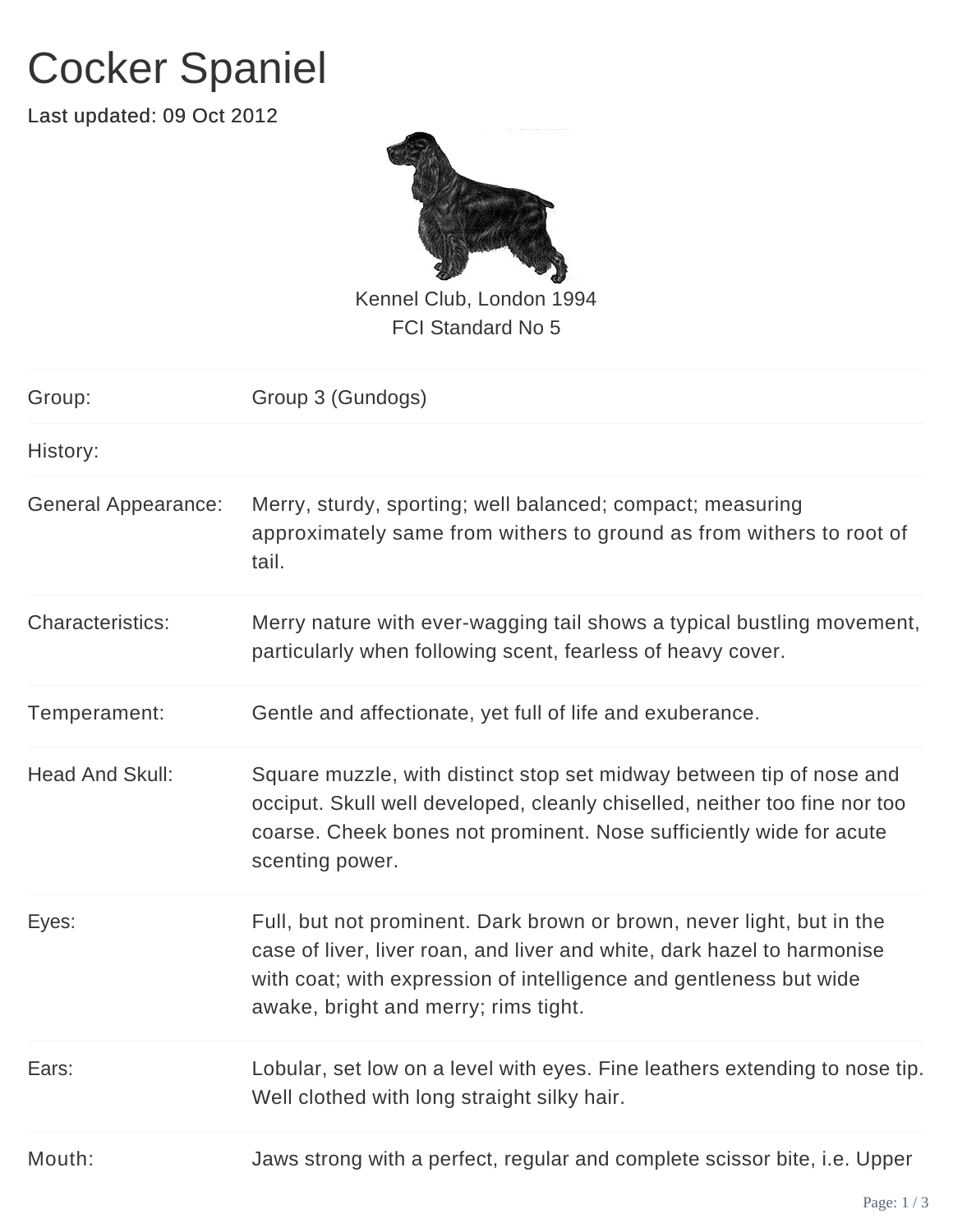|                | teeth closely overlapping lower teeth and set square to the jaws.                                                                                                                                                                                                                                                                                                                                                                                                                                                                                                                                                                                                                                            |
|----------------|--------------------------------------------------------------------------------------------------------------------------------------------------------------------------------------------------------------------------------------------------------------------------------------------------------------------------------------------------------------------------------------------------------------------------------------------------------------------------------------------------------------------------------------------------------------------------------------------------------------------------------------------------------------------------------------------------------------|
| Neck:          | Moderate in length, muscular. Set neatly into fine sloping shoulders.<br>Clean throat.                                                                                                                                                                                                                                                                                                                                                                                                                                                                                                                                                                                                                       |
| Forequarters:  | Shoulders sloping and fine. Legs well boned, straight, sufficiently short<br>for concentrated power. Not too short to interfere with tremendous<br>exertions expected from this grand, sporting dog.                                                                                                                                                                                                                                                                                                                                                                                                                                                                                                         |
| Body:          | Strong, compact. Chest well developed and brisket deep; neither too<br>wide not too narrow in front. Ribs well sprung. Loin short, wide with<br>firm, level topline gently sloping downwards to tail from end of loin to<br>set on of tail.                                                                                                                                                                                                                                                                                                                                                                                                                                                                  |
| Hindquarters:  | Wide, well rounded, very muscular. Legs well boned, good bend of stifle,<br>short below hock allowing for plenty of drive.                                                                                                                                                                                                                                                                                                                                                                                                                                                                                                                                                                                   |
| Feet:          | Firm, thickly padded, cat-like.                                                                                                                                                                                                                                                                                                                                                                                                                                                                                                                                                                                                                                                                              |
| Tail:          | Docked: Set on slightly lower than line of back. Must be merry in action<br>and carried level, never cocked up. Never too short to hide, nor too long<br>to interfere with, the incessant merry action when working.<br>Undocked: Set on slightly lower than line of back. Must be merry in<br>action and carried level, never cocked up. Slightly curved, of moderate<br>length, proportionate to size of body giving an overall balanced<br>appearance; ideally not reaching below the hock. Strong at the root and<br>tapering to a fine tip; well feathered in keeping with the coat. Lively in<br>action, carried on a plane not higher than level of back and never so low<br>as to indicate timidity. |
| Gait/Movement: | True through action with great drive covering ground well.                                                                                                                                                                                                                                                                                                                                                                                                                                                                                                                                                                                                                                                   |
| Coat:          | Flat, silky in texture, never wiry or wavy, not too profuse and never<br>curly. Well feathered forelegs, body and hindlegs above hocks.                                                                                                                                                                                                                                                                                                                                                                                                                                                                                                                                                                      |
| Colour:        | Solid colours<br>Black; red; golden; liver (chocolate); black and tan; liver and tan. No<br>white allowed except a small amount on chest.                                                                                                                                                                                                                                                                                                                                                                                                                                                                                                                                                                    |